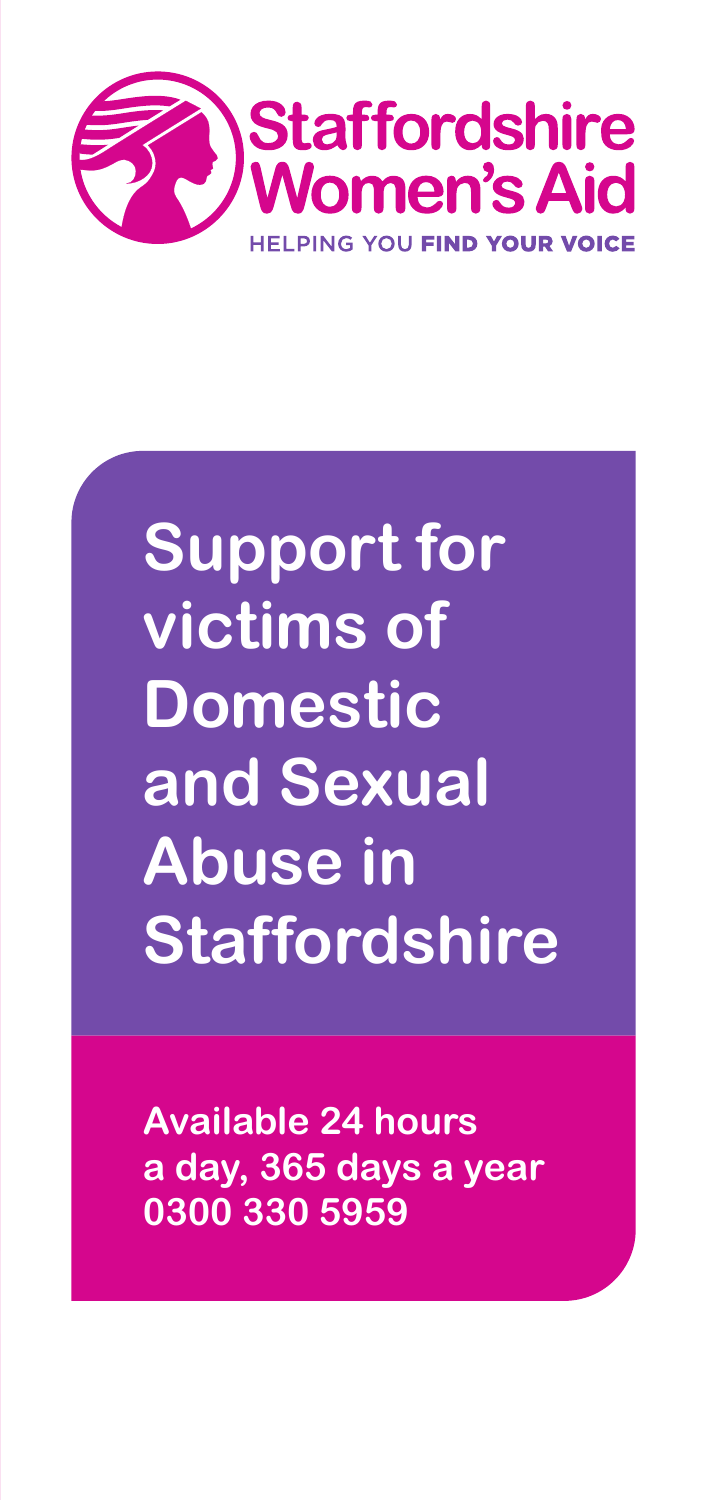## **We're here to help**

For over 45 years, Staffordshire Women's Aid have been supporting those living with, fleeing or recovering from the impact of domestic and sexual violence and abuse.

We understand how difficult it is to take the first step, but when you feel ready, we are here to help. We will not judge you, or put any pressure on you to make decisions or take any action you're not comfortable with. We can support and empower you to rebuild your life free from fear and violence, enabling you to see yourself as a Survivor.

#### **Our Services Include:**

## **ForWard House Refuge and Resettlement**

Forward House Refuge provides safe, accommodation for women and children who need to flee their homes because of domestic violence.

All our accommodation is self contained, which means families have their own flat as well as access to communal facilities, such as the Children's play room.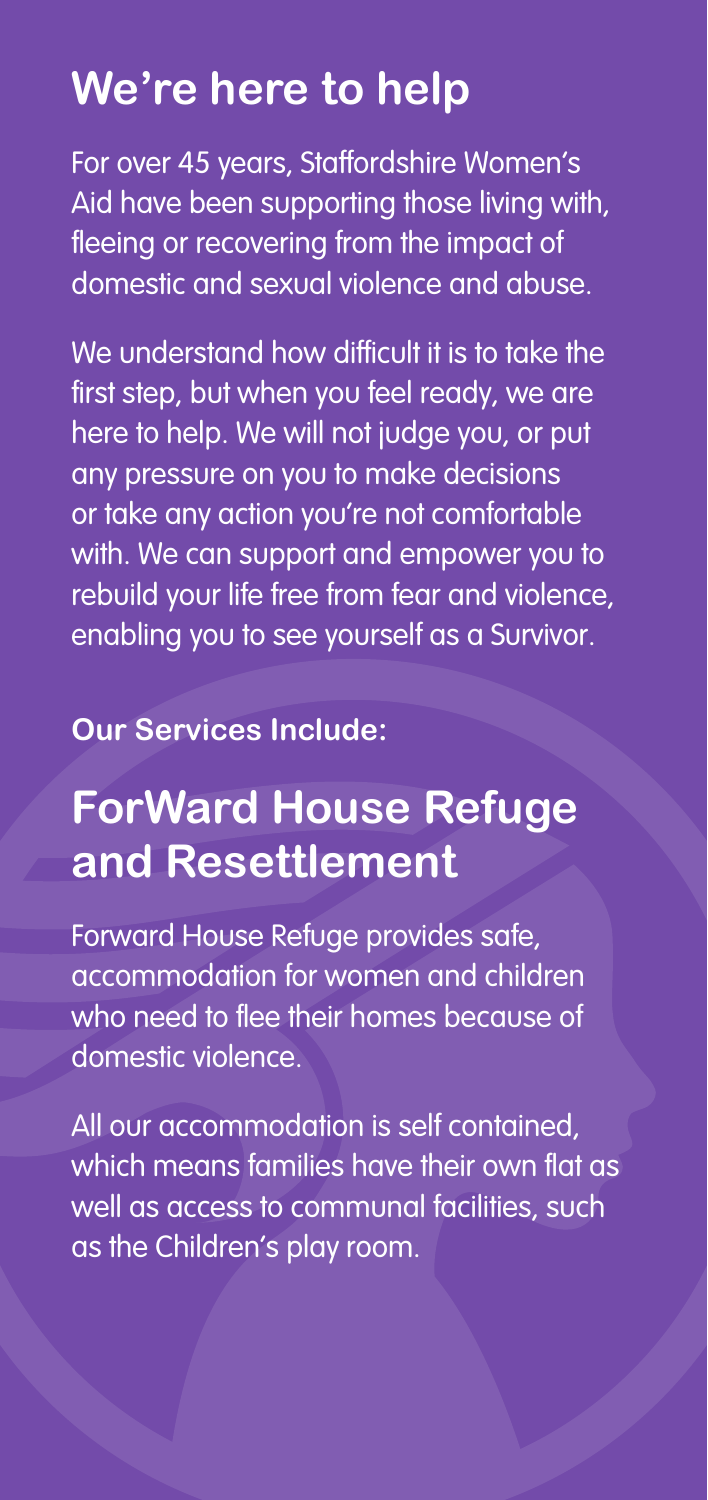# **Dispersed Refuge Accommodation**

We also provide a range of safe accommodation within the community for those fleeing domestic violence, including male victims.

If you are not safe in your own home and would like to access refuge please call our 24 Hour Helpline. If we are unable to accommodate you, or you feel you may be safer in another part of the UK, we will be able to help you access refuge space elsewhere.

# **Survive Sexual Assault and Abuse Service**

Survive provides a non-judgemental and confidential service for adults, both male and female, children over the age of 4, and close family members/significant others who have been affected by sexual assault or abuse at any point during their lives. Victims can seek support whether they report the crime to the police or not.

#### **The service offers:**

Independent Sexual Violence Advisors (ISVA) and Children's Independent Sexual Violence Advisors (CHISVA), Family Support Workers and therapeutic counselling.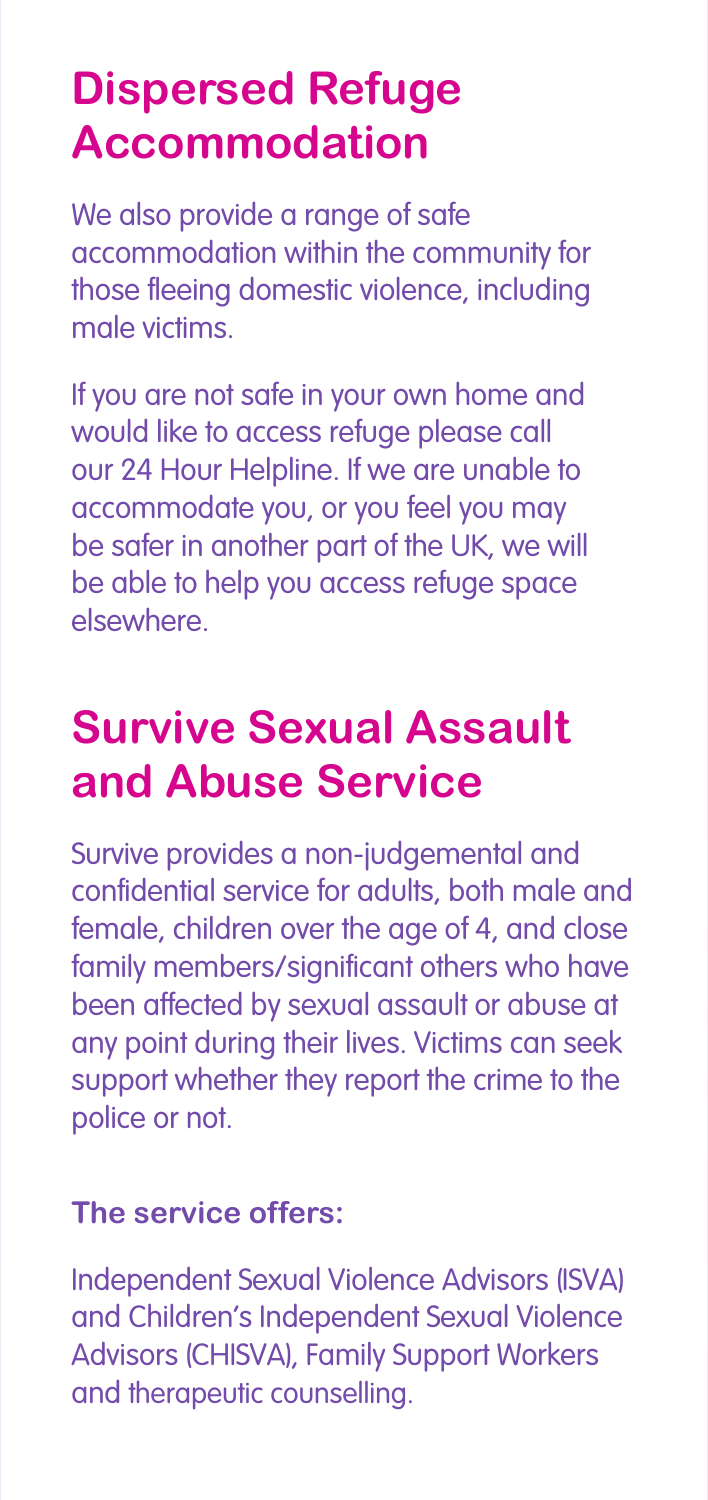# **Counselling**

Our team of qualified counsellors provide therapeutic counselling, for both adults and children, who have experienced domestic or sexual violence and abuse at any point during their lives. Counselling enables you to acknowledge your experiences and express your feelings in a safe and supported environment.

We can provide male and female counsellors upon request.

### **Women's Community Services**

We provide a range of community based, women centred services in a safe, trauma informed environment, enabling women to access the support they need to thrive.

Services include Legal Advice Clinics, Food and Clothes Bank, support for women to become digitally and financially empowered and support to access training and employment.

We also provide a range of interactive groups to aid recovery, improve well-being and build self-esteem and skills.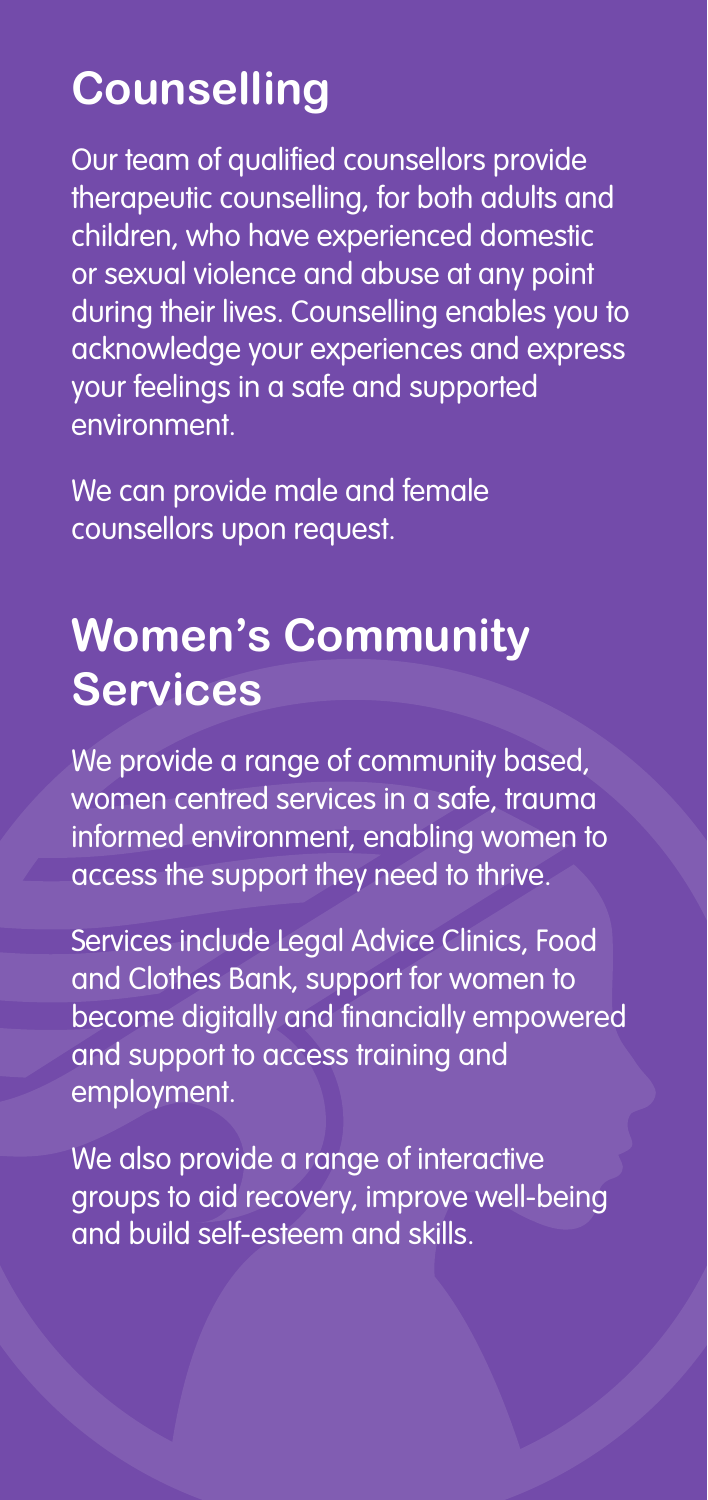# **How to Make a Referral**

If you have been affected by domestic or sexual violence and abuse, you can get specialist, confidential information and support from our helpline – 24 hours a day, 365 days a year. Our helpline accepts self-referrals as well as referrals from other agencies.

If you are emailing us to request support, it is important that you let us know a safe time and number for us to contact you.

We understand how daunting it can be to pick up the phone and tell someone about what is happening to you.

**We will always listen to you, believe you, and support you to make your own decisions. We will never judge you or put pressure on you.**

## **Our Values**